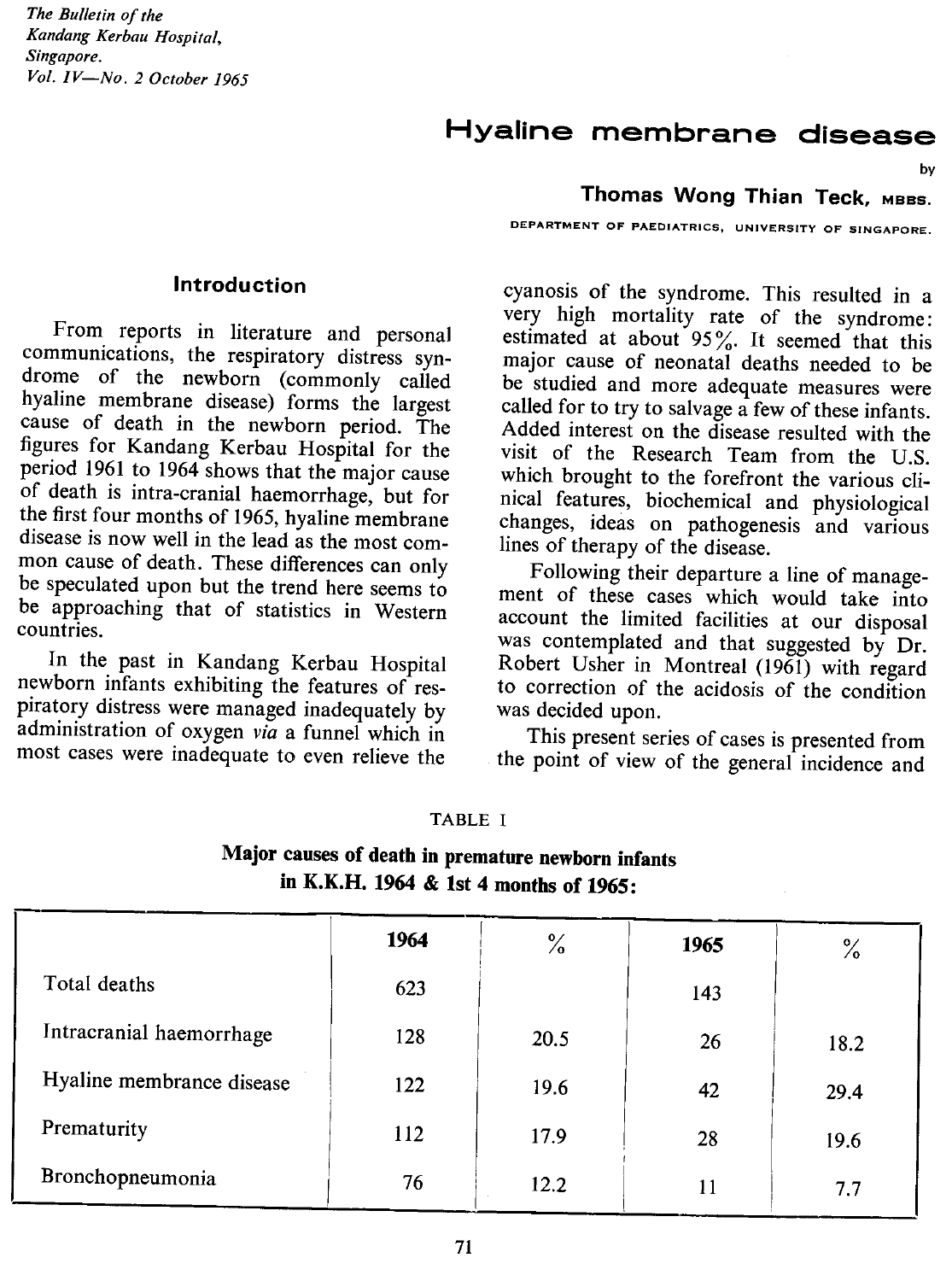patterns of the syndrome as seen in Kandang Kerbau Hospital and the effects of correction of acidosis by the use of sodium bicarbonate solution.

## **Materials & Method**

The period of study in this series of cases is from August 1, 1964, to April 30, 1965, inclusive. Only those infants delivered in Kandang Kerbau Hospital are included. The selection of the cases are based on the following criteria:

# **Criteria for the diagnosis of H.M.D.**

- I. **Clinical:** Silverman-Anderson rating of 2 or more, *persisting* for a period of at least 24 hours and excluding any known causes for respiartory distress *e.g.*
	- (i) Respiratory system: aspiration syndrome, bronchopneumonia, emphysema, pneumothorax, pulmonary haemorrhage, diaphragmatic hernia, con-

genital lung cysts, obstruction of respiratory passage;

- (ii) CNS: intracranial haenorrhage
- (iii) Cardiovascular system: cardiac failure from congenital heart disease, peripheral circulatory collapse
- (iv) Blood: anaemia of newborn; haemolysis *(e.g.* blood incompatibility of newborn)
- **II. Pathological:** features of resorption atelectasis with the presence of hyaline membrane microscopically.

All babies showing respiratory distress were examined by the paediatric officer at Kandang Kerbau Hospital and the clinical diagnosis of hyaline membrane disease was made by him based on the criteria enumerated and with the aid of other clinical, radiographic and biochemical findings. The pathological diagnosis was made by a pathologist from the Pathology Dept. of the University of Singapore.

|     | <b>Score</b>                    | 0                             |                                                      | 2                                                                    |
|-----|---------------------------------|-------------------------------|------------------------------------------------------|----------------------------------------------------------------------|
| (1) | Movements of<br>chest & abdomen | Both rise with<br>inspiration | mild upper chest<br>lag during<br>inspiration        | marked upper<br>chest lag during<br>inspiration: see-saw<br>movement |
| (2) | Intercostal<br>retractions      | Nil                           | Just visible                                         | Marked                                                               |
| (3) | Xiphoid retractions             | Nil                           | Just visible                                         | Marked                                                               |
| (4) | Movement of chin                | Nil                           | Chin descends<br>with inspiration<br>but lips closed | Chin descends with<br>inspiration and<br>lips held opened            |
| (5) | Grunt                           | Nil                           | Heard only with<br>stethoscope on<br>chest wall      | Heard without<br>stethoscope                                         |

TABLE II **Silverman-Anderson Rating**

No distress Score O. Maximal distress Score 10.  $\ddot{\cdot}$ Ped. 17:1, 1956)(Silverman & Anderson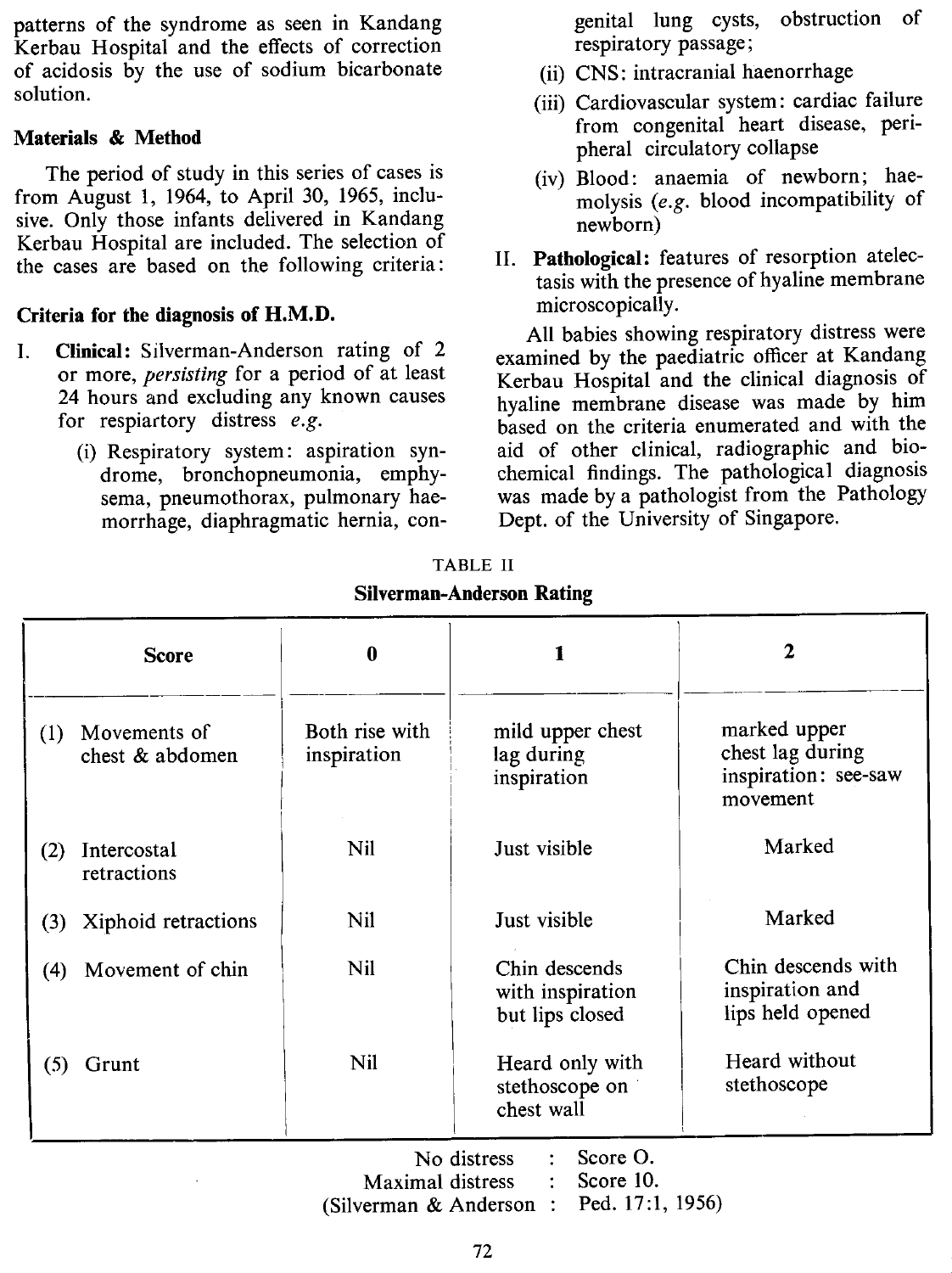Infants showing respiratory distress soon after birth but passing off before 24 hours were excluded. Where there was any doubt as to the presence of any of the other known causes of respiratory distress and the diagnosis was not clarified either at autopsy, or with prolonged observation, the case was excluded.

All babies with cliniclally diagnosed respiratory distress were treated as follows:-

- i) Nursing in an incubator with the temperature of the incubator raised so as to maintain the body temperature of the infant at 96-97° F.
- ii) Oxygen was given to relieve cyanosis and, if needed, up to  $100\%$  O<sub>2</sub> concentrations were used *via* an enclosed hood.
- iii) Oral feeds were not started until the infant was sufficiently recovered to take the feeds without difficulty and these feeds were given by an oesophageal tube.

During the period from November 1, 1964, to March 18, 1965, all cases of clinical hyaline membrane disease in addition were placed on intra-venous fluid therapy according to the schedule suggested by Usher consisting of  $10\%$ dextrose solution and varying concentrations of sodium bicarbonate dependent on the blood pH. **TABLE III** 

| Capillary pH   | NaHCO3 concentration                         |
|----------------|----------------------------------------------|
| more than 7.30 | 5 mEq. per 100 ml.                           |
| 7.20—7.30      | $10$ mEq. , , , , ,                          |
| 7.10—7.20      | $15$ mEq. , , , , ,                          |
| less than 7.10 | $25 \text{ mEq.}$ , , , , ,                  |
|                | Rate of infusion: 65 ml. per kg.<br>per day. |

Those cases of hyaline membrane disease delivered during the periods August 1, 1964 to October 31, 1964 and from March 19, 1965 to April 30. 1965, serve as the control series to those on bicarbonate therapy. A case was deemed to have recovered when the Silverman-Anderson rating was zero and the infant was not cyanosed when breathing air.

# **Results & Comments:**

#### **TABLE IV**

# Hyaline Membrane Disease: Aug. 1, 1964 to April 30, 1965.

| Total number                      |                   | $\div$ 183 |
|-----------------------------------|-------------------|------------|
| Number on bicarbonate therapy     |                   | : 102      |
| Number not on bicarbonate therapy | $\sim$ 100 $\sim$ | -81        |

| <b>TABLE V</b> |  |                                                |  |  |  |  |
|----------------|--|------------------------------------------------|--|--|--|--|
|                |  | Mortality of H.M.D. according to birth weights |  |  |  |  |
|                |  |                                                |  |  |  |  |

|                                                     | or less)<br>$1000$ Gm or less<br>(2lb. 2.5 oz. or $\lg$ | $\overline{02}$ .<br>4.8<br>$-1500$ Gm<br>$2z$ $-3$ lb. 4<br>ò.<br>$Gm -$<br>$1001$ (2 lb. | $6.4 \text{ oz.}$<br>ib.<br>2000 Gm<br>02.<br>4.9<br>(3 1b.<br>1501- | 16.)<br>Gm<br>2272<br>20<br>6.5<br>$\frac{1}{2001}$ | $2273$ Gm or more<br>(more than 5 lb.) |
|-----------------------------------------------------|---------------------------------------------------------|--------------------------------------------------------------------------------------------|----------------------------------------------------------------------|-----------------------------------------------------|----------------------------------------|
| $HCO3$ Therapy<br>Total:<br>No. died:<br>Mortaliy:  | 5<br>4<br>80%                                           | 24<br>17<br>$70.8\%$                                                                       | 47<br>24<br>$51.1\%$                                                 | 15<br>7<br>$46.7\%$                                 | 11<br>9<br>$81.6\%$                    |
| <b>Control</b><br>Total:<br>No. died:<br>Mortality: | 4<br>4<br>$100.0\%$                                     | 28<br>21<br>75.0%                                                                          | 29<br>20<br>69.0 $\%$                                                | 15<br>10<br>66.7%                                   | $\frac{5}{2}$<br>40.0%                 |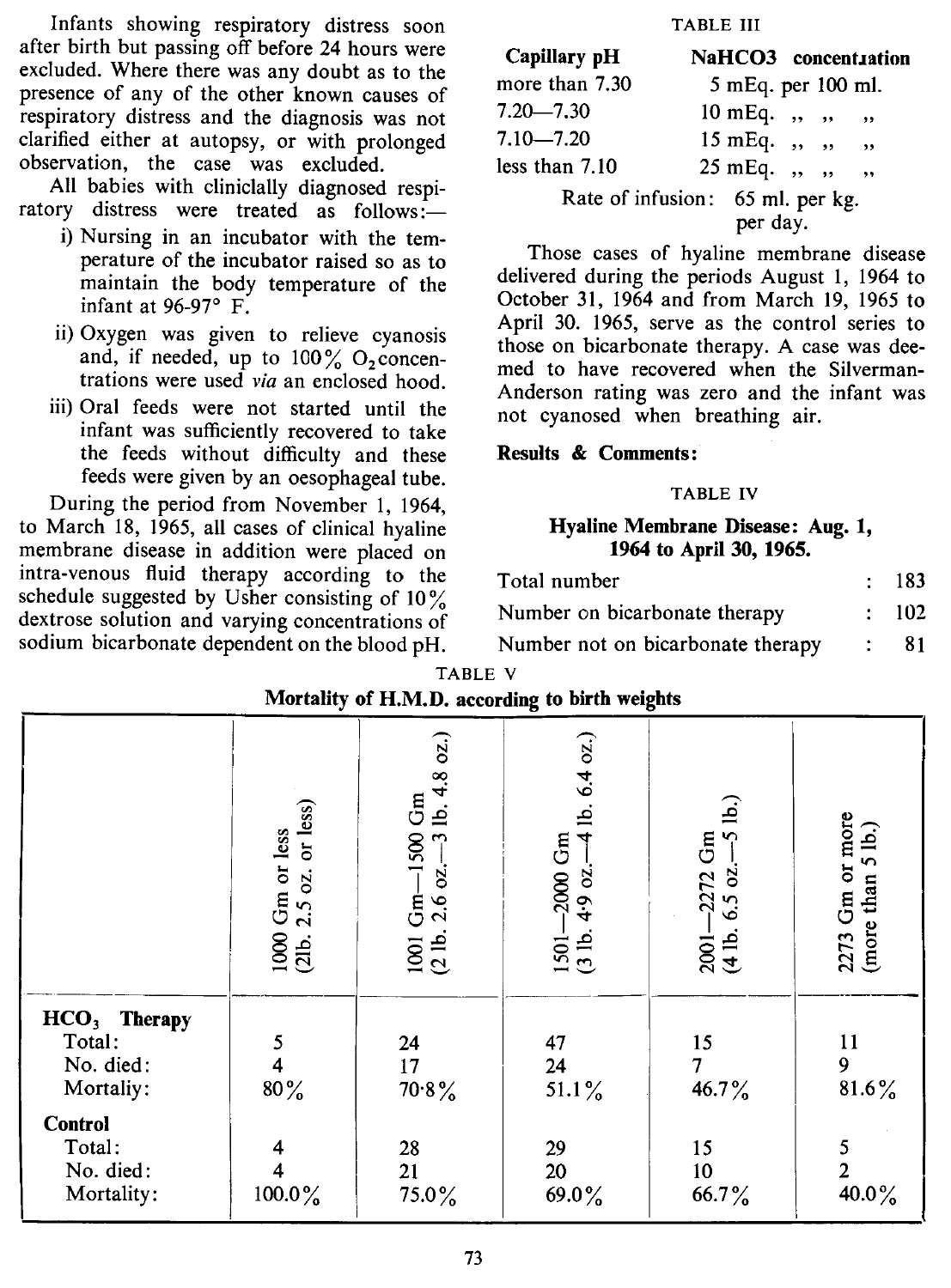#### **TABLE VI**

## **Overall Mortality**

|                         | Total |            | Deaths Mortality              |
|-------------------------|-------|------------|-------------------------------|
| $HCO3$ therapy          | 102   | 61         | 59.8%                         |
| Control                 | 81    | 57         | $70.4\%$                      |
| Standard Error          |       | $= 7.0$    |                               |
| Difference in Mortality |       | $= 10.6\%$ |                               |
|                         |       |            | $=$ less than 2 $\times$ S.E. |

This is *NOT* significant

## **Comments on** HC0<sup>3</sup> **Therapy:**

There are several shortcomings in this series of cases that are presented with regard to the effects of bicarbonate therapy on hyaline membrane disease.

1) The series of cases under bicarbonate therapy were obtained from the period November 1, 1964, to March 18, 1965, and those in the control group were from different periods. of time. These two groups as a result may not be entirely comparable. The distribution according to birth weights showed a much higher number of cases of the weight range 1501-2000Gm. in the bicarbonate therapy group than in the control although the numbers for the other groups were roughly equal.

2) There may be seasonal variations of the disease so that more severe cases occur at certain periods of the year than at others and as a result the mortality may be affected adversely in the group with more severe cases. This, however, has not been proven and the two groups have been studied with regard to severity of the disease and they were found to be fairly equally distributed among the groups.

3) The aetiology and pathogenesis of the disease have not been unravelled and as a result we may be dealing with two or more different types of disease. Unless the two groups of cases are selected with this in mind, there may be a more severe type of disease predominating in one group than in the other.

4) As regards bicarbonate therapy, frequent checks on blood pH and frequent adjustments of bicarbonate concentrations were suggested

by Usher. As this entailed full-time personnel in the form of laboratory technicians and nursing staff, the control of therapy that was enforced here was based on 24-hourly blood pH determinations.

This, however, should not affect the results very much.

5) Admittedly, an additional number of infants may be salvaged with more adequate staff and closer observations of the ill-infants but this would form only a small proportion and would affect both groups.

In considering all these factors, no bias could be found in the two groups which would affect the outcome of bicarbonate therapy more favourably and it is considered that intra-venous therapy with alkali-solution does not significately alter the prognosis in hyaline membrane disease. This is contrary to the report of Usher (1961) who claims an overall mortality, with this schedule, of  $25\%$  as compared to  $45\%$ before institution of this schedule in the Royal Victoria Hospital, Montreal.

Seeing that there is no significant difference between the two groups of cases, the second part of the study of hyaline membrane disease in Kandang Kerbau Hospital *viz.* the pattern and incidences of the disease observed here will now be considered.

## **TABLE VII**

## Incidence of H.M.D.

Total number of H.M.D. : 183

Total number of H.M.D.

- among prematures : 167
- Total live births
	- $(1/8/64$  to  $30/4/65$ ) : 28,699
- Total premature live births (1/8/64 to 30/4/65): 1414
- Incidence of H.M.D. in all live births : 183 in 28,699 =  $6.4$  per 1,000
- Incidence of R.M.D. in all premature live births : 167 in  $1414 = 118$  per 1,000
- Incidence of H.M.D. in all full-term live births : 16 in 27,285 = 0.6 per 1,000
- (Criterion for prematurity : Birth Weight of 5 Ib or less)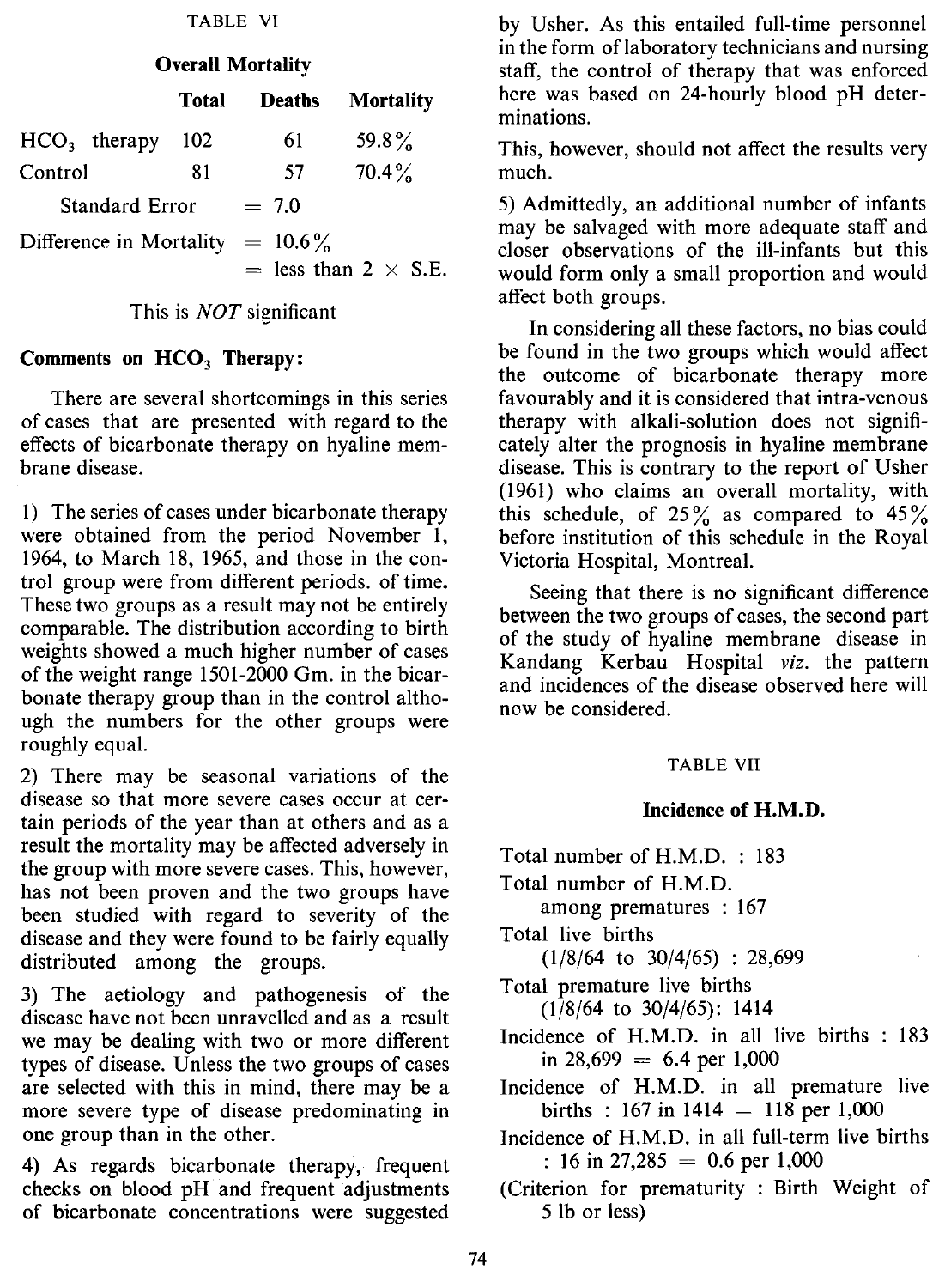# Sex Distribution of H.M.D.

| Period from Aug             | 1, 1964 to April 30, 1965                  |
|-----------------------------|--------------------------------------------|
| Total live births : 28,699  |                                            |
| Males : 14,794              |                                            |
| Females : 13,905            |                                            |
|                             | Proportion Males : Females $= 1062$ : 1000 |
| Total H.M.D.                | $\therefore$ 183                           |
| Males : 106                 |                                            |
| Females :                   | -77                                        |
|                             | Proportion Males : Females $= 1377 : 1000$ |
| Standard error $= 3.6$      |                                            |
|                             | Male preponderance in population = $6.2\%$ |
|                             | Male preponderance in H.M.D. = $37.7\%$    |
|                             | Difference of 31.5% = 8.75 $\times$ S.E.   |
| This is highly significant. |                                            |
|                             |                                            |

# H.M.D. in relation to type of delivery

| Type of delivery  | No. of cases | %     |
|-------------------|--------------|-------|
| N.D.              | 128          | 69.9  |
| <b>Breech</b>     | 25           | 13.7  |
| Caesarian section | 21           | 11.5  |
| Compound          | 1            | 0.5   |
| Unknown           | 8            | 4.4   |
| à.                | 183          | 100.0 |

TABLE IX

#### Racial distribution of H.M.D.

| Chinese 157 |                             |  |  |
|-------------|-----------------------------|--|--|
| Malays      | 14                          |  |  |
| Indians     | 10                          |  |  |
| Others      | 2 (1 Eurasian : 1 Nepalese) |  |  |
| Total:      | 183                         |  |  |

There is a significant sexual bias towards males in the incidence of hyaline membrane disease. There is no racial bias as the figures shown are approximately the proportions of the<br>live-births for the different races.

There is a significant incidence with relation<br>to caesarian section as the caesarian rate in

#### **TABLE XI**

|                |                                | ັ               |           |                |                             |                             |                             |
|----------------|--------------------------------|-----------------|-----------|----------------|-----------------------------|-----------------------------|-----------------------------|
| B.W.           | births<br>live<br><b>Total</b> | deaths<br>Total | Autopsies | H.M.D.         | 100 births<br>per<br>H.M.D. | deaths<br>per 100<br>H.M.D. | per 100 autopsies<br>H.M.D. |
| 1000Gm or less | 52                             | 51              | 41        | $\overline{7}$ | 13.5                        | 13.7                        | 17.1                        |
| 1001-1500Gm    | 166                            | 132             | 104       | 33             | 19.9                        | 25.0                        | 31.7                        |
| 1501-2000Gm    | 526                            | 140             | 136       | 37             | 7.0                         | 26.4                        | 27.2                        |
| 2001-2272Gm    | 670                            | 47              | 38        | 10             | 1.5                         | 21.3                        | 26.3                        |
| Total          | 1414                           | 370             | 319       | 87             | 6.15                        | 23.5                        | 27.3                        |

#### Incidence of H.M.D. diagnosed at autopsy by birth weight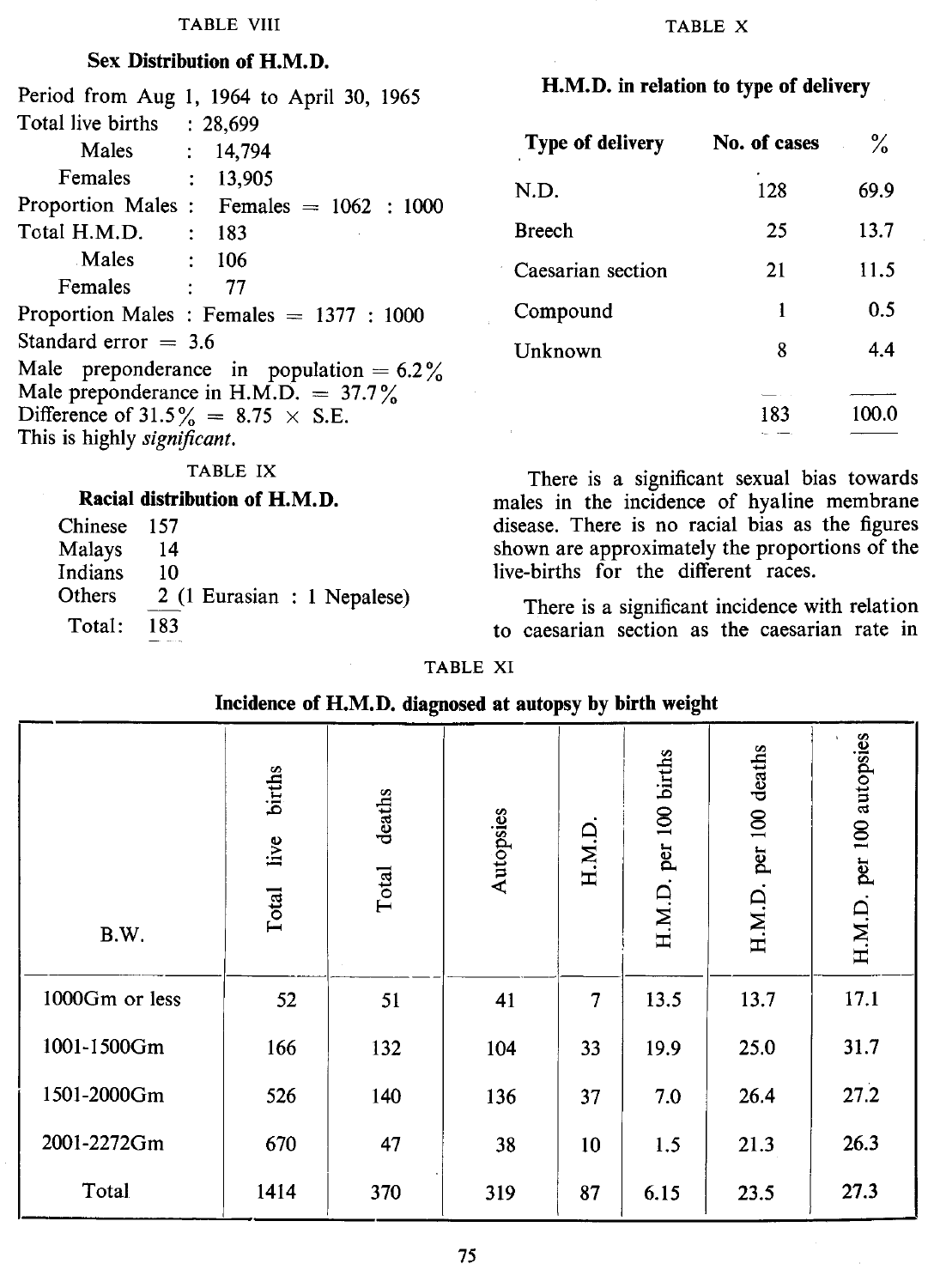Kandang Kerbau Hospital is about  $2-3\%$  as compared to the hyaline membrane disease incidence contributed to by caesarian sectioned cases of  $11.5\%$ .

The low incidence of hyaline membrane disease among the infants below 1000 Gm. is probably explained by their very short survival in most cases so that hyaline membranes have not had time to form. Otherwise, the incidence of hyaline membranes per 100 deaths and per 100 autopsies are about similar for the different weight groups.

#### **TABLE XII**

# **H.M.D. diagnosed at autopsy per**

#### **1000 live births**

|                  |        | <b>Full Term</b> | Prem  |
|------------------|--------|------------------|-------|
| Total births     | 28,699 | 27,285           | 1,414 |
| H.M.D.           | 94     | 7                | 87    |
| HMD per          |        |                  |       |
| 1000 live births | 3.3    | 0.3              | 61.5  |

The low incidences of Avery & Oppenheimer (1960) and Chuang (1962) in proportion to total births and total deaths are explainable by the low autopsy indices of these two series. More comparable figures are those of the percentage in relation to the total autopsies: it varies from 25.5% of Avery & Oppenheimer (1960) to 36.9% of Latham (1955).

It will be seen that compared to the report of Latham (1955) whose autopsy index was 82.1%, the incidence of hyaline membrane disease per 1000 premature births is about the same for his series and for the present series.

The overall incidence is about the same apart from Latham's series. Both Latham (1955) and Potter (1950) found very high incidence among full-term infants compared to Chuang's series (1962) and the present one. Incidence among premature infants is comparable between the present series and that of Latham but decidedly lower in Potter's and Chuang's series. As these incidences are based on autopsy diagnosis, they would be dependent on the autopsy index.

#### TABLE XIII

| Comparison of H.M.D. diagnosed at autopsy |                                     |  |  |
|-------------------------------------------|-------------------------------------|--|--|
|                                           | in various centres among prematures |  |  |

|                                           | Prem. mortality | per 100 births<br>HMD | HMD per 100 deaths | autopsies<br>100<br>per<br>HMD | Autopsy Index |
|-------------------------------------------|-----------------|-----------------------|--------------------|--------------------------------|---------------|
| Present series                            | $26.2\%$        | 6.15                  | 23.5               | 27.3                           | 86.2          |
| Latham et al<br>(Baltimore 1937-49)       | $19.9\%$        | 6.02                  | 30.3               | 36.9                           | 82.1          |
| Avery & Openheimer<br>(Baltimore 1954-58) | $21.2\%$        | 3.90                  | 18.4               | 25.5                           | 72.2          |
| Chuang (Hawaii 1958-60)                   | $18.2\%$        | 3.50                  | 19.3               | 35.5                           | 53.5          |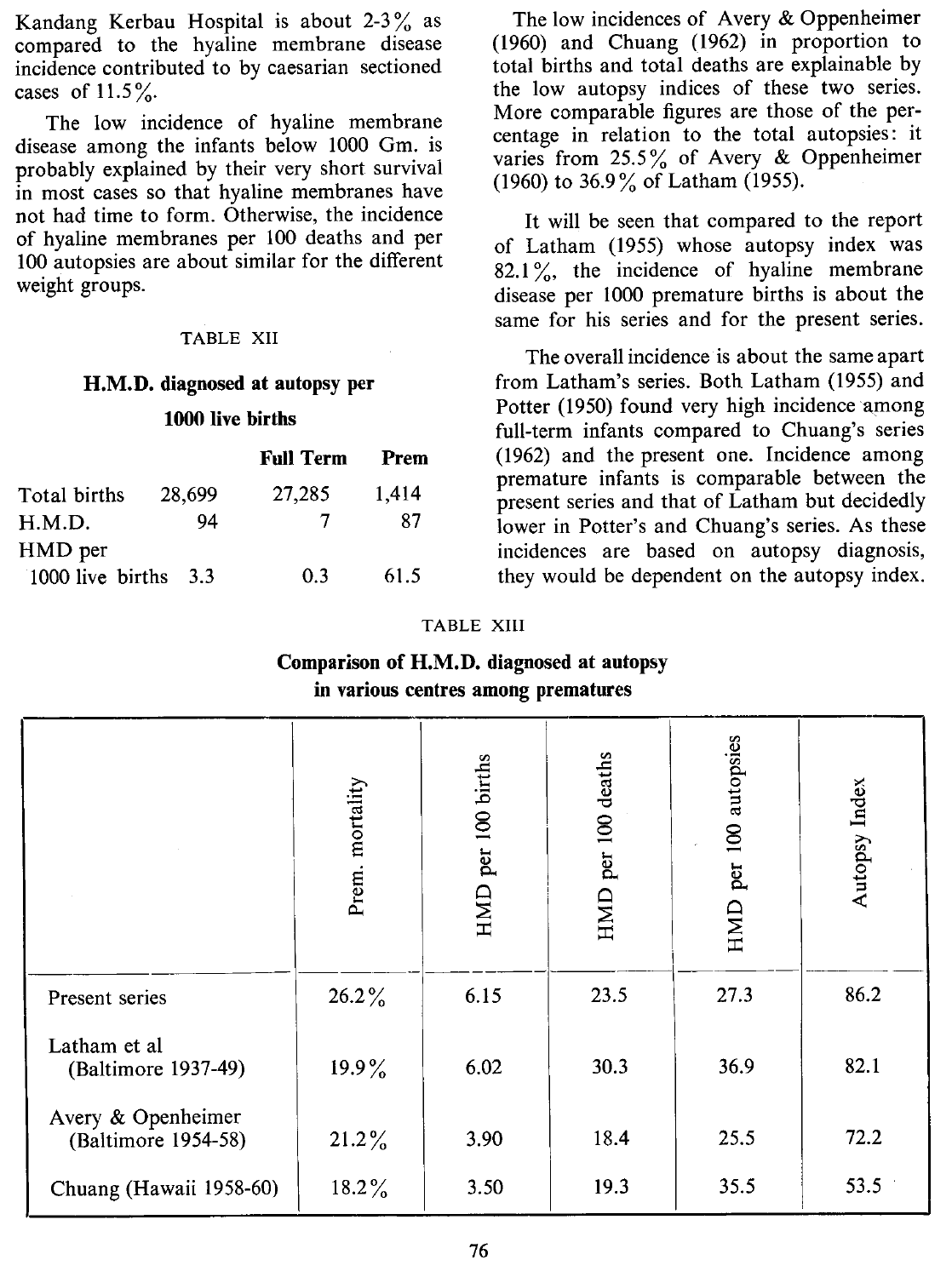|           |                                    |   | $0^*+$ .,<br>$2 - 1$                                                                                                                                                           |          |                           |                                                                 |
|-----------|------------------------------------|---|--------------------------------------------------------------------------------------------------------------------------------------------------------------------------------|----------|---------------------------|-----------------------------------------------------------------|
|           | $\mathbf{\&}$                      | ≸ | $\overline{y}$ $\overline{y}$                                                                                                                                                  | #<br>ŞI. | $\pmb{0}$<br>$\mathbf{B}$ |                                                                 |
|           |                                    |   |                                                                                                                                                                                |          | $\mathbf{v}_0$<br>        | ₿<br>$\begin{smallmatrix}&&7\\1&7&7&7&8&7&7&7\end{smallmatrix}$ |
|           |                                    |   | $&$ #&                                                                                                                                                                         |          | $\frac{1}{2}$             | $^{\prime}$ " $~\&~$                                            |
|           | $.3;538$ 4; 37 +37;689:4 \$)&("')! |   | '#(                                                                                                                                                                            |          | (                         | $'$ ! #                                                         |
| $/9$ ;;4: |                                    |   | $&$ #'                                                                                                                                                                         |          | $"$ !                     | % ! &                                                           |
|           |                                    |   | <b>&amp;#%&lt;/b&gt;&lt;/td&gt;&lt;td&gt;&lt;/td&gt;&lt;td&gt;&lt;math&gt;!&lt;/math&gt; #&lt;/td&gt;&lt;td&gt;\$&amp; (&lt;/td&gt;&lt;/tr&gt;&lt;/tbody&gt;&lt;/table&gt;</b> |          |                           |                                                                 |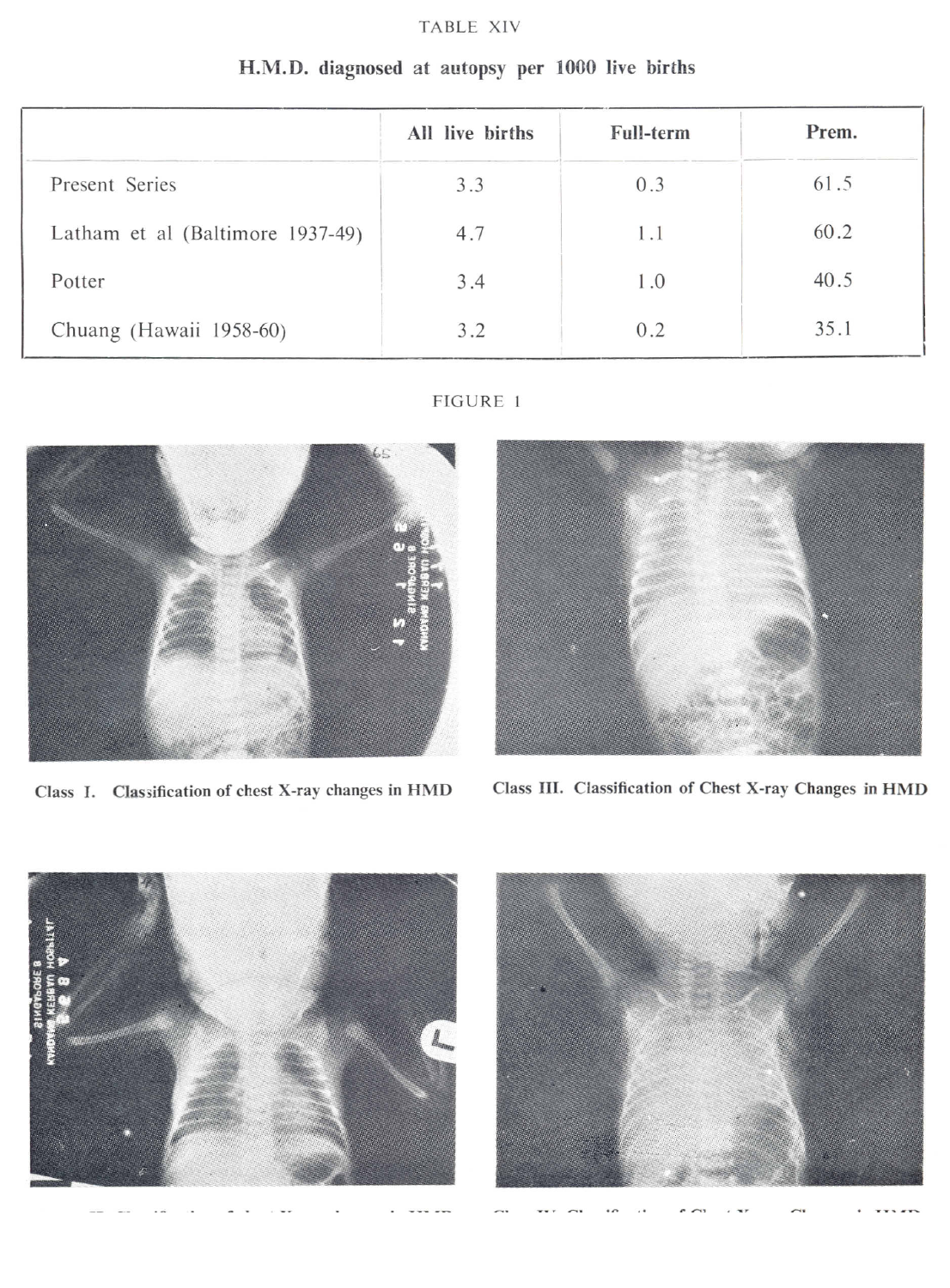FIGURE 2 Age at which Chest X-ray was taken



One important finding of the present study was the relationship of the chest X-ray to the prognosis of hyaline membrane disease.

The classification of the chest X-ray changes was into four classes as described by Bauman & Nadelhaft (1958):

- Class I : Radioluscent lung fields without prominent pulmonary markings
- Class II: Generalised mild increase in pulmonary markings or density outside the usual range of fine, coarse or mixed patterns
- Class Ill: Generalised moderate increase in pulmonary markings or density outside the usual range of dine, coarse or mixed patterns
- Class IV: Generalised marked increase in pulmonary density or markings of fine, coarse or mixed patterns
	- (After Bauman, W. A. & Nadelhaft, J: Ped. 21 :813, 1958)

There were 95 infants submitted to chest X-ray study in this series. These X-rays were classified by a radiologist (Dr. J.C.K. Yin) who